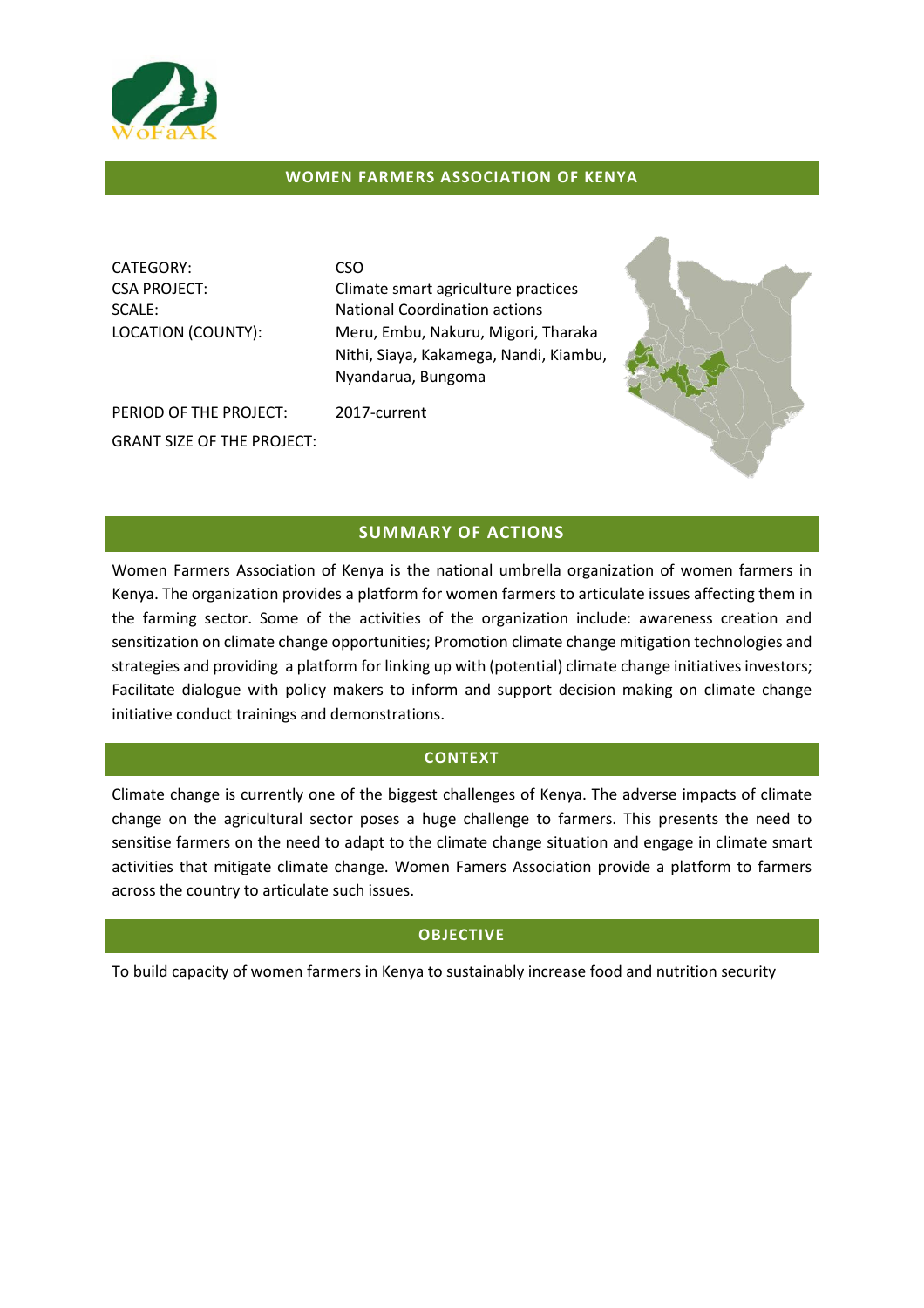

# **KEY INTERVENTIONS**

| <b>FARM LEVEL</b>                               | <b>TARGET(NO OF</b><br><b>FARMERS)</b> | <b>INDICATORS MONITORED</b>                                                    |
|-------------------------------------------------|----------------------------------------|--------------------------------------------------------------------------------|
| Soil management                                 | Women farmers and<br>women groups      | Yields, Cost/benefit analysis, Fertilizer use<br>Nutrient analysis, Trainings. |
| Agroforestry                                    | Women farmers and<br>women groups      | <b>Biodiversity index; Trainings</b>                                           |
| Promotion of drought tolerant<br>crops          | Women farmers and<br>women groups      | Food security, Farm yields                                                     |
| Livestock feed management                       | Women farmers and<br>women groups      | Fodder ratio; Nutrient analysis; Emerging<br>technologies                      |
| Smart water management                          | Women farmers and<br>women groups      | Water use efficiency                                                           |
| Disease and pest management                     | Women farmers and<br>women groups      | Farm yields                                                                    |
| <b>BEYOND FARM LEVEL</b>                        | <b>TARGET</b><br><b>BENEFICIARIES</b>  | <b>INDICATORS MONITORED</b>                                                    |
| Gender (Youth and Women<br>inclusion in CSA)    | Youth and women                        | Beneficiaries; Gender inequality index                                         |
| Policy and Advocacy                             | Farmers                                | Policy gaps; Stakeholder analysis                                              |
| CSA based access to markets and<br>value chains | <b>Farmers</b>                         | Farm yield                                                                     |

# **PARTICIPATION IN KEY CLIMATE & AGRICULTURE NETWORKS**

The organization is a member of the following networks: Climate Smart Agriculture Multistakeholder Platform; CGIAR-CCAFS; GIZ CAADP -ATVET TWG; BBV-Landfrauen Internationale Zusammenarbeit GmbH"(BBV-LIZ)/Bavarian Farmers Association; National Gender Working Group; Sector Skills Advisory Committee (SSAC); Kenya Forum for Agricultural Advisory Services (KeFAAS)